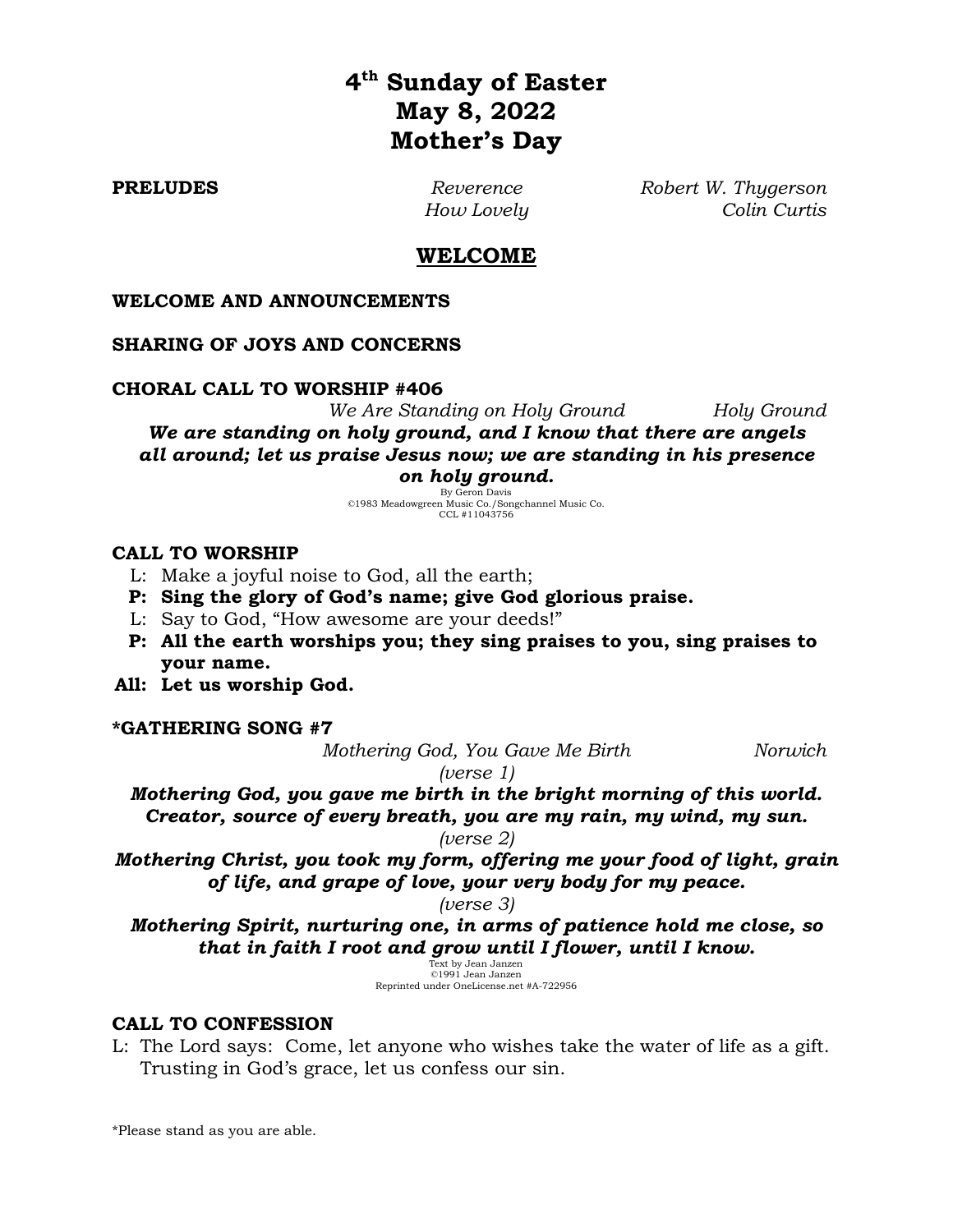## **UNISON PRAYER OF CONFESSION**

**Eternal God, in whom we live and move and have our being, whose face is hidden from us by our sins, and whose mercy we forget in the blindness of our hearts; cleanse us from all our offenses, and deliver us from proud thoughts and vain desires, that with reverent and humble hearts we may draw near to you, confessing our faults, confiding in your grace, and finding in you our refuge and strength; through Jesus Christ your risen Son.**

(time of silence)

## **DECLARATION OF GOD'S PARDON**

- L: May the grace of the Lord Jesus Christ be with all his saints. In his name, we are all forgiven.
- **P: Thanks be to God. AMEN.**

## **CONGREGATIONAL RESPONSE #71**

*Surely, It is God Who Saves Me First Song*

*(refrain)*

*Surely, it is God who saves me; I will trust and not be afraid. For the Lord is my stronghold and my sure defense, and God will be my Savior.* By Jack Noble White

Text: ©1997, HW Gray/Alfred Reprinted under OneLicense.net #A-722956

# **WORD**

**TIME WITH CHILDREN** *Rev. Dr. John Wahl*

## **UNISON PRAYER FOR ILLUMINATION**

**Living God, with joy we celebrate the presence of your risen Word. Shine upon us that we may proclaim the good news of eternal and abundant life in word and in deed. Amen.**

## **THE FIRST LESSON** – Psalm 67

May God be gracious to us and bless us and make his face to shine upon us, **<sup>2</sup>** that your way may be known upon earth, your saving power among all nations. **<sup>3</sup>** Let the peoples praise you, O God; let all the peoples praise you. **<sup>4</sup>** Let the nations be glad and sing for joy, for you judge the peoples with equity and guide the nations upon earth. **<sup>5</sup>** Let the peoples praise you, O God; let all the peoples praise you. **<sup>6</sup>** The earth has yielded its increase; God, our God, has blessed us. **<sup>7</sup>** May God continue to bless us; let all the ends of the earth revere him.

## **CHORAL ANTHEM** *Jesus Loves Me Wyrtzen*

\*Please stand as you are able.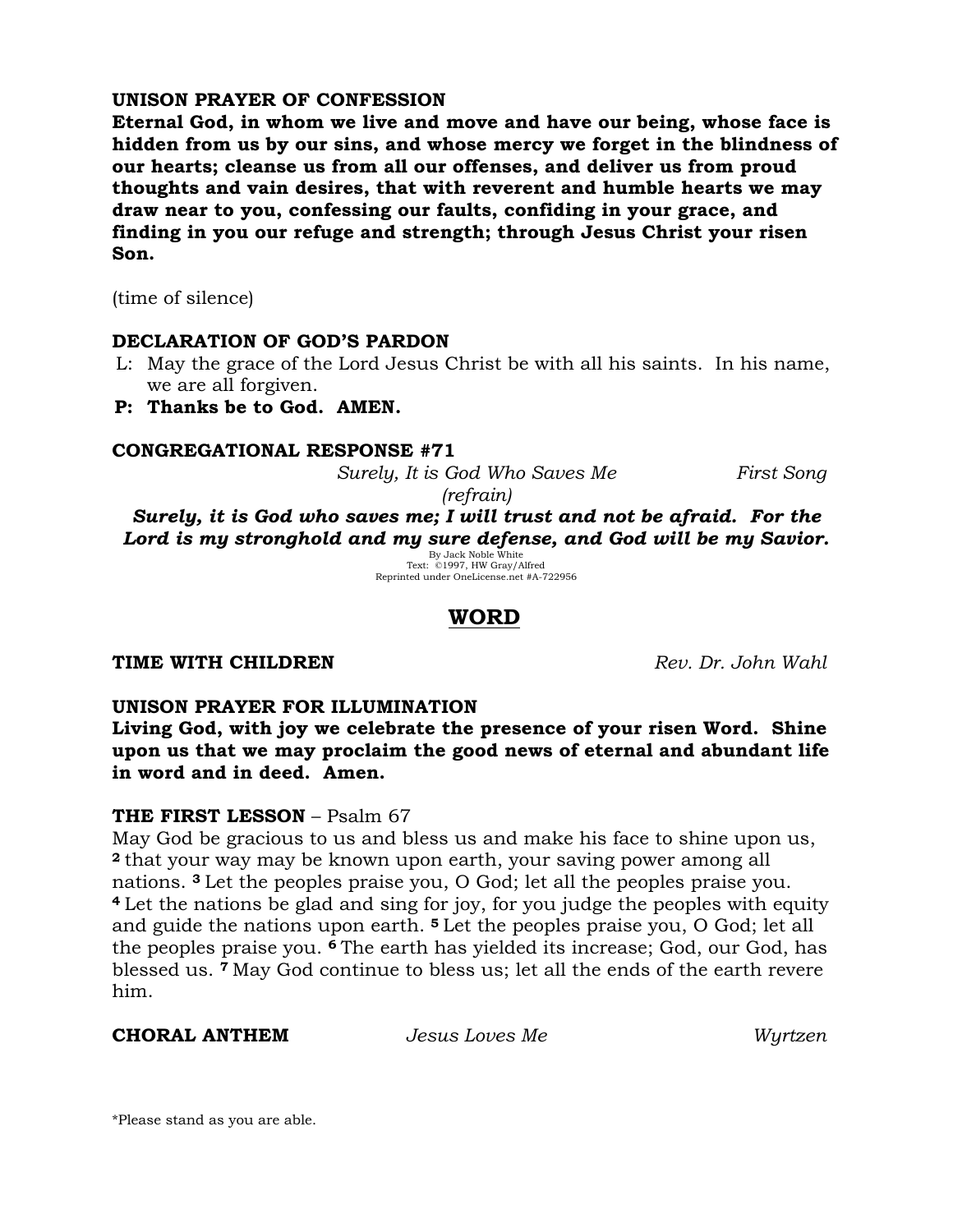**THE SECOND LESSON** – John 21:15-25 (Common English Bible)

When they finished eating, Jesus asked Simon Peter, "Simon son of John, do you love me more than these?" Simon replied, "Yes, Lord, you know I love you." Jesus said to him, "Feed my lambs." <sup>16</sup> Jesus asked a second time, "Simon son of John, do you love me?" Simon replied, "Yes, Lord, you know I love you." Jesus said to him, "Take care of my sheep." <sup>17</sup> He asked a third time, "Simon son of John, do you love me?" Peter was sad that Jesus asked him a third time, "Do you love me?" He replied, "Lord, you know everything; you know I love you." Jesus said to him, "Feed my sheep. <sup>18</sup> I assure you that when you were younger you tied your own belt and walked around wherever you wanted. When you grow old, you will stretch out your hands and another will tie your belt and lead you where you don't want to go." <sup>19</sup> He said this to show the kind of death by which Peter would glorify God. After saying this, Jesus said to Peter, "Follow me."

<sup>20</sup> Peter turned around and saw the disciple whom Jesus loved following them. This was the one who had leaned against Jesus at the meal and asked him, "Lord, who is going to betray you?" <sup>21</sup> When Peter saw this disciple, he said to Jesus, "Lord, what about him?" <sup>22</sup> Jesus replied, "If I want him to remain until I come, what difference does that make to you? You must follow me." <sup>23</sup> Therefore, the word spread among the brothers and sisters that this disciple wouldn't die. However, Jesus didn't say he wouldn't die, but only, "If I want him to remain until I come, what difference does that make to you?"

<sup>24</sup> This is the disciple who testifies concerning these things and who wrote them down. We know that his testimony is true. <sup>25</sup> Jesus did many other things as well. If all of them were recorded, I imagine the world itself wouldn't have enough room for the scrolls that would be written.

**THE MESSAGE** *"Three Times" Rev. Dr. John Wahl*

**PRAYERS OF THE PEOPLE**

**THE LORD'S PRAYER**

# **WITNESS**

## **GATHERING OF TITHES AND OFFERINGS**

**OFFERTORY** *Morning Reverie Gerald Peterson*

**\*DOXOLOGY #710** *We Lift Our Voices Offering*

*(refrain)*

*We lift our voices; we lift our hands; we lift our lives up to you: we are an offering. Lord, use our voices; Lord, use our hands; Lord, use our lives; they are yours: we are an offering.*

Text and Music by Dwight Liles ©1984 Word Music, LLC CCL #11043756

## **\*PRAYER OF DEDICATION**

\*Please stand as you are able.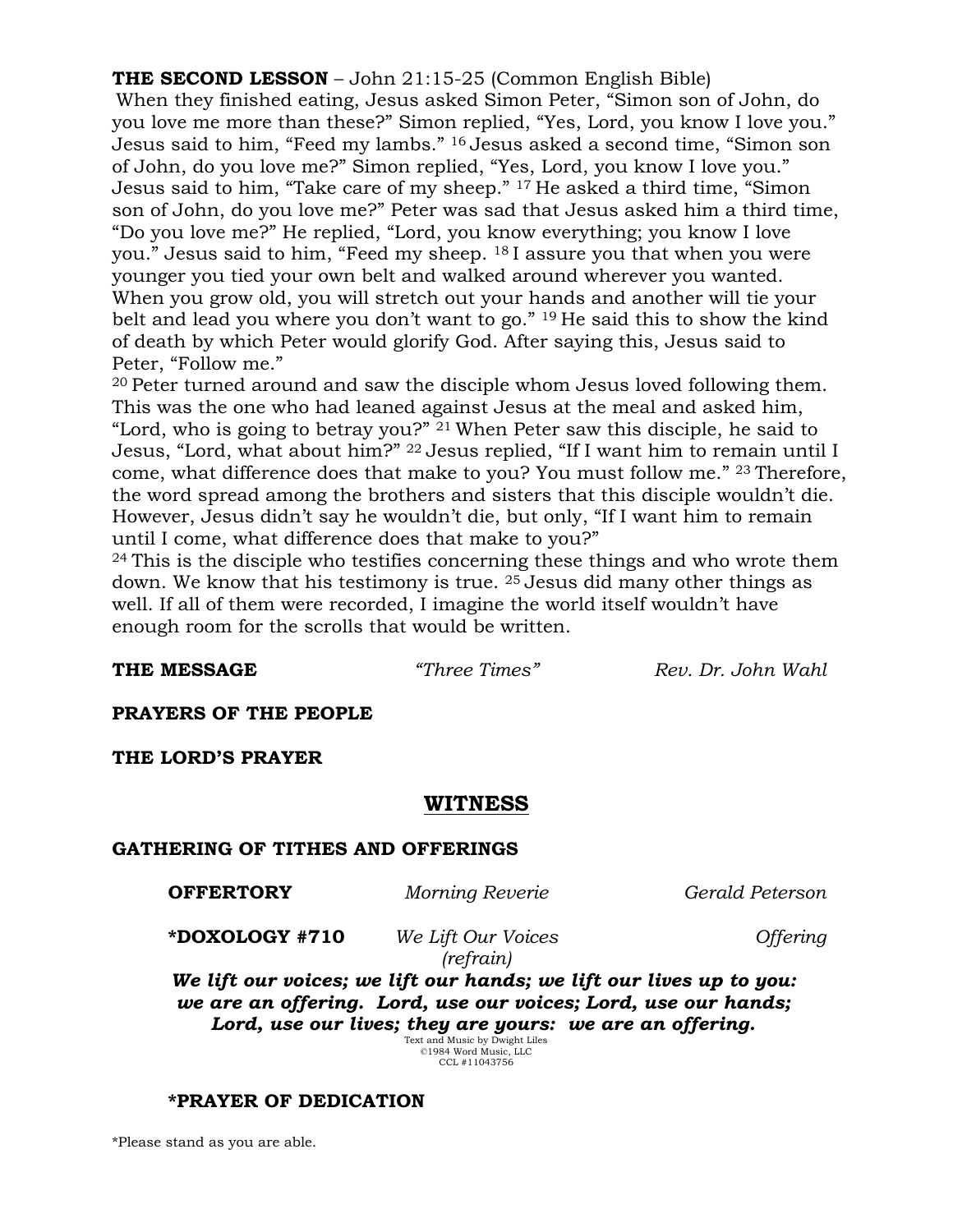**\*SENDING SONG #837**

*What a Fellowship, What a Joy Divine Showalter*

*(verse 1)*

*What a fellowship, what a joy divine, leaning on the everlasting arms; what a blessedness, what a peace is mine, leaning on the everlasting arms.*

*(verse 2)*

*O how sweet to walk in this pilgrim way, leaning on the everlasting arms; O how bright the path grows from day to day, leaning on the everlasting arms.*

*(verse 3)*

*What have I to dread, what have I to fear, leaning on the everlasting arms? I have blessed peace with my Lord so near, leaning on the everlasting arms.*

*(refrain)*

*Leaning, leaning, safe and secure from all alarms, leaning, leaning, leaning on the everlasting arms.*

| *CHORAL BENEDICTION  | Celtic Alleluia            | Fintain, O'Carroll, & Walker |  |  |  |
|----------------------|----------------------------|------------------------------|--|--|--|
| *CHARGE AND BLESSING |                            |                              |  |  |  |
| <b>POSTLUDE</b>      | Crown Him with Many Crowns | John Troutman                |  |  |  |
|                      |                            |                              |  |  |  |

\*Please stand as you are able.

# **ANNOUNCEMENTS**

# **Health and Safety Protocols**

With the return to in-person worship services, we ask you to follow these guidelines:

- Windows may be open or fans turned on to provide appropriate air circulation.
- When inside the church building, face coverings are optional based on personal comfort level.
	- Socially distance as able in the pews and sanctuary.
	- If you are not feeling well today, please stay home.
- At this time, we will not be passing the peace, the offering plate, or holding hands for the benediction at the close of the service.
- After the worship service has concluded, we ask that you move outside for any extended conversations.

Thank you for your patience and understanding. Any changes to these protocols will be shared in advance of Sunday gatherings.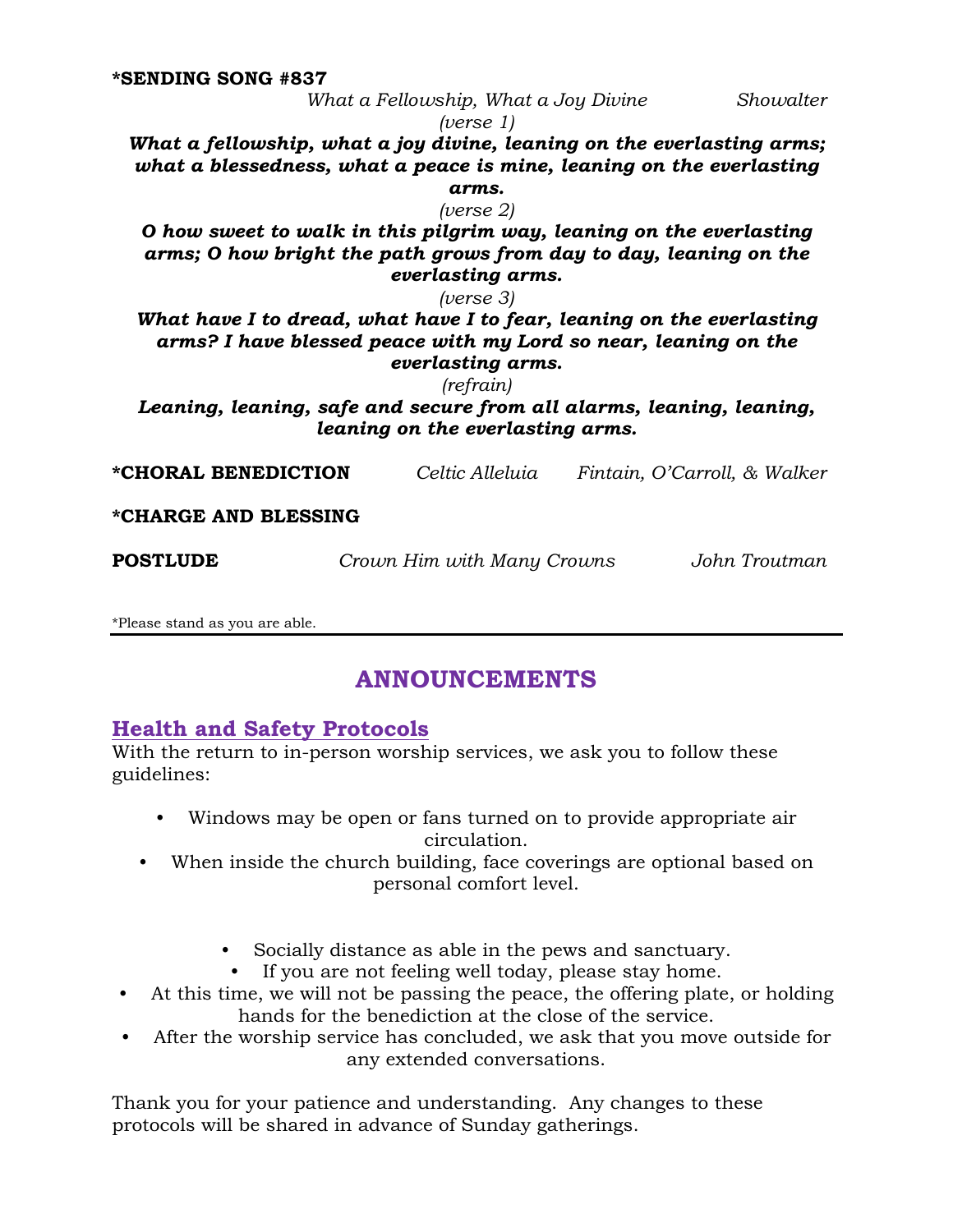## **Upcoming Events (See May newsletter for more details.)**

## **Saturday, May 14 & Sunday, May 15**

VPC Clean-up Days

## **Sunday, May 15**

Doctor of Ministry Presentation

# **Sunday, May 22**

Confirmation

## **Thursday, May 26** HOVCP Ice Cream Truck

**Pass-it-on Resale Store**



The **store will be open** on: **Friday, May 20**  $(10 a.m. - 4 p.m.)$ **Saturday, May 21**  $(10 a.m. - 2 p.m.)$ 

# **Sarah Circle**



Sarah Circle will meet on Tuesday, May 10th, from 10:30 a.m. until 12:00 p.m., in the Church Library. We will be studying Lesson 9, "What are These Women Doing in a Place Like This" in "*What My Grandmothers Taught Me*". This lesson will conclude our study for the year. All Valley women are welcome to join us for fellowship and discussion.

# **CFPCC Food Bank Needs**

## **Spring Cleaning Kit**



Helyne Walker is putting together a spring cleaning kit for each of the families in the Chagrin Falls Park Community, and she will be distributing them on Friday, May 20th. Please consider donating the following items to the Community Center through May 19th:

# **Small bottles of bleach, small bottles of spic and span, paper towels.**

CFPCC is, also, in need of snacks for the children's program. They could use the following or any other snack-size item you wish to donate:

# **Juice boxes; small bags of chips, pretzels; popsicles, small water bottles.**

CFPCC is receiving donations at your car. Someone will come out and retrieve donations.